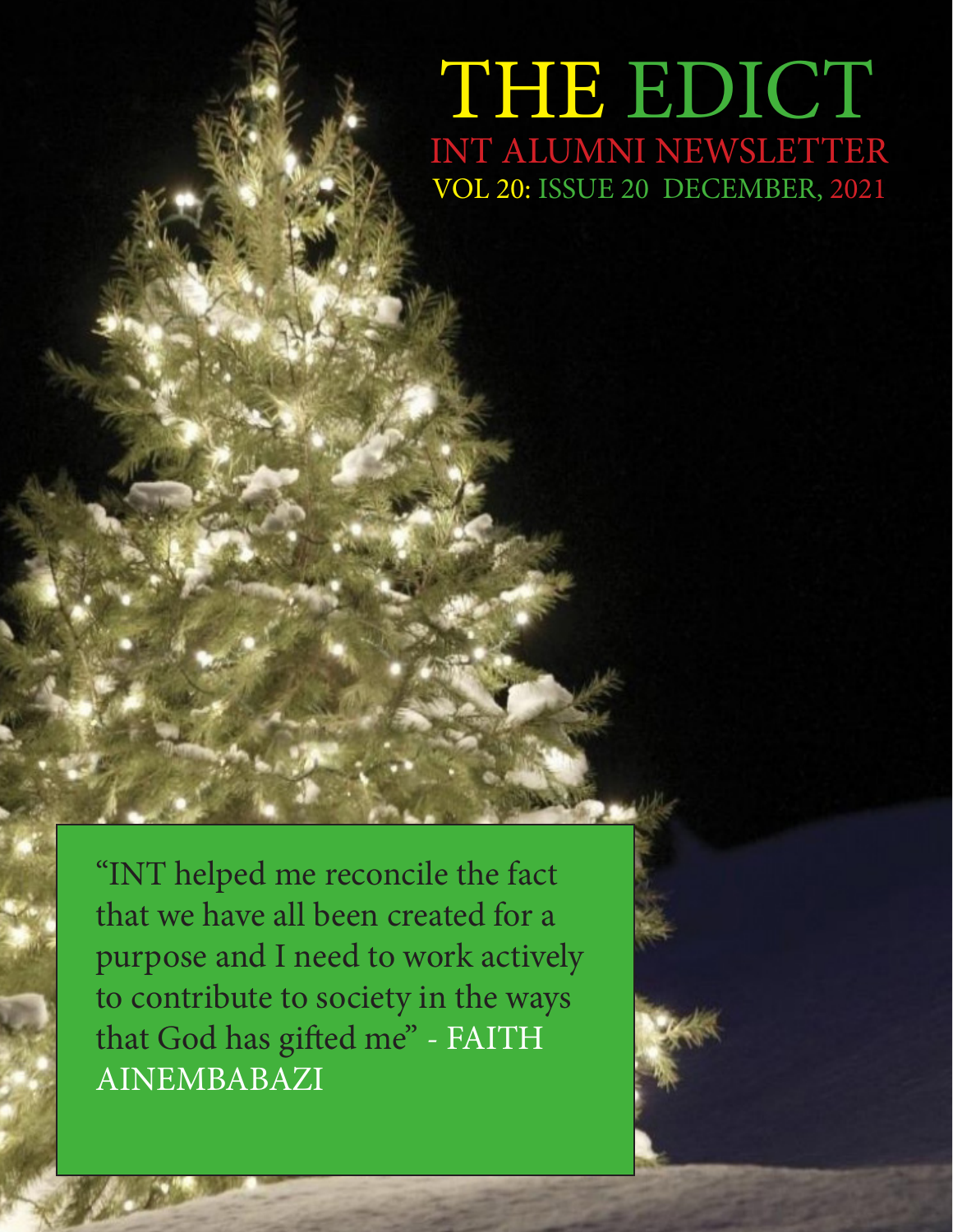*The Institute for National Transformation management thanks you for experiencing this year with us through reading our newsletters, and we would like to wish you a Merry Christmas.* 

*We would love to hear from you. Kindly send your contributions to the January, 2022 newsletter. Articles will be assessed on rolling basis, and should be 500- 1500 words in length, including spaces. The deadline for submission of articles for the January, 2022 newsletter is Wednesday, 22nd December, 2021. Your feedback and sugesstions are highly appreciated. Please send all your submissions to intuganda@gmail. com. Title of Email: Newsletter Article Submission.* 

*Raymond D. Muwanguzi Daphine Achiro Coordinator*

*INT/ Communications Communications Assistant*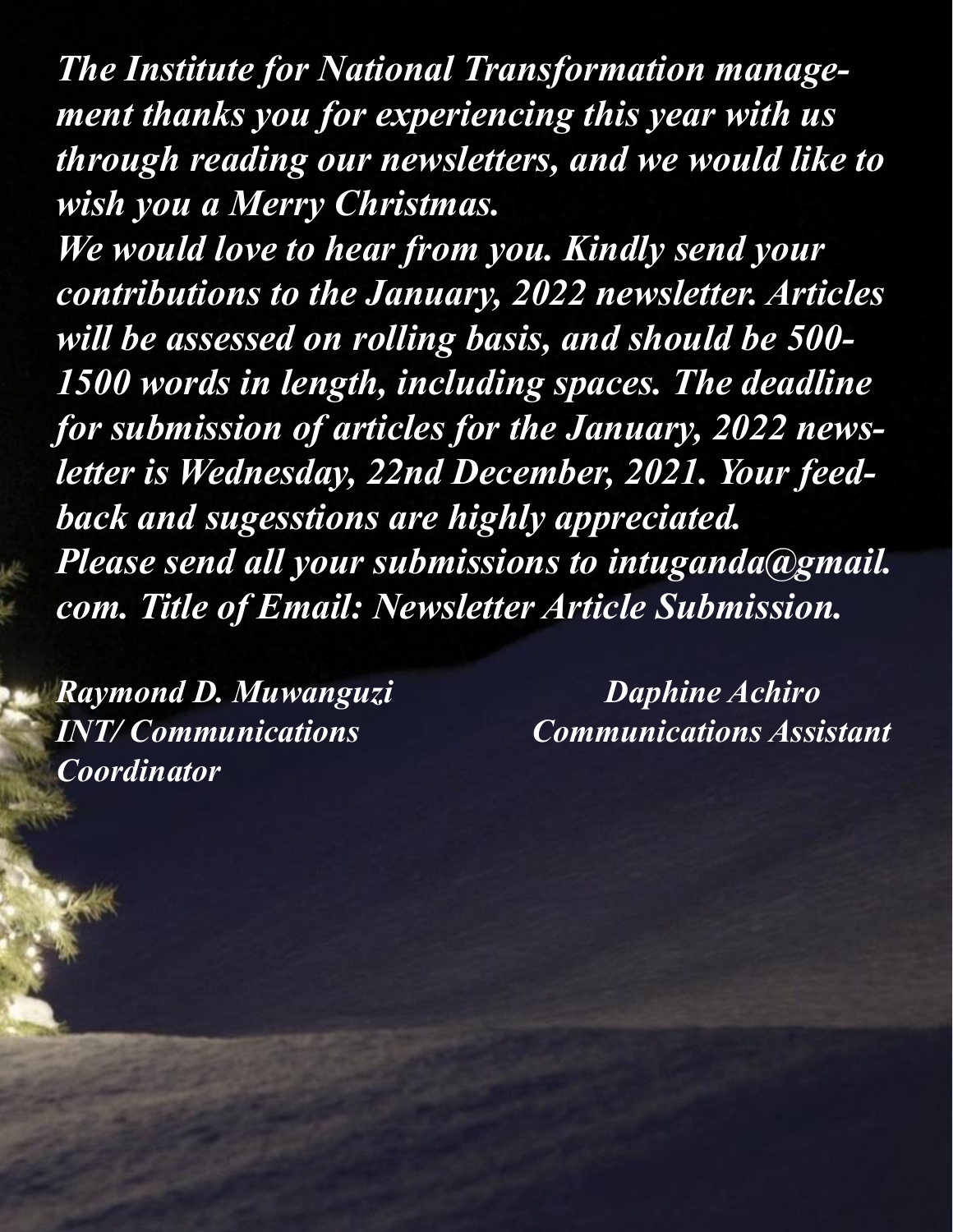**FAITH AINEMBABAZI** *MARKETING AND COMMUNICATIONS STRATEGIST*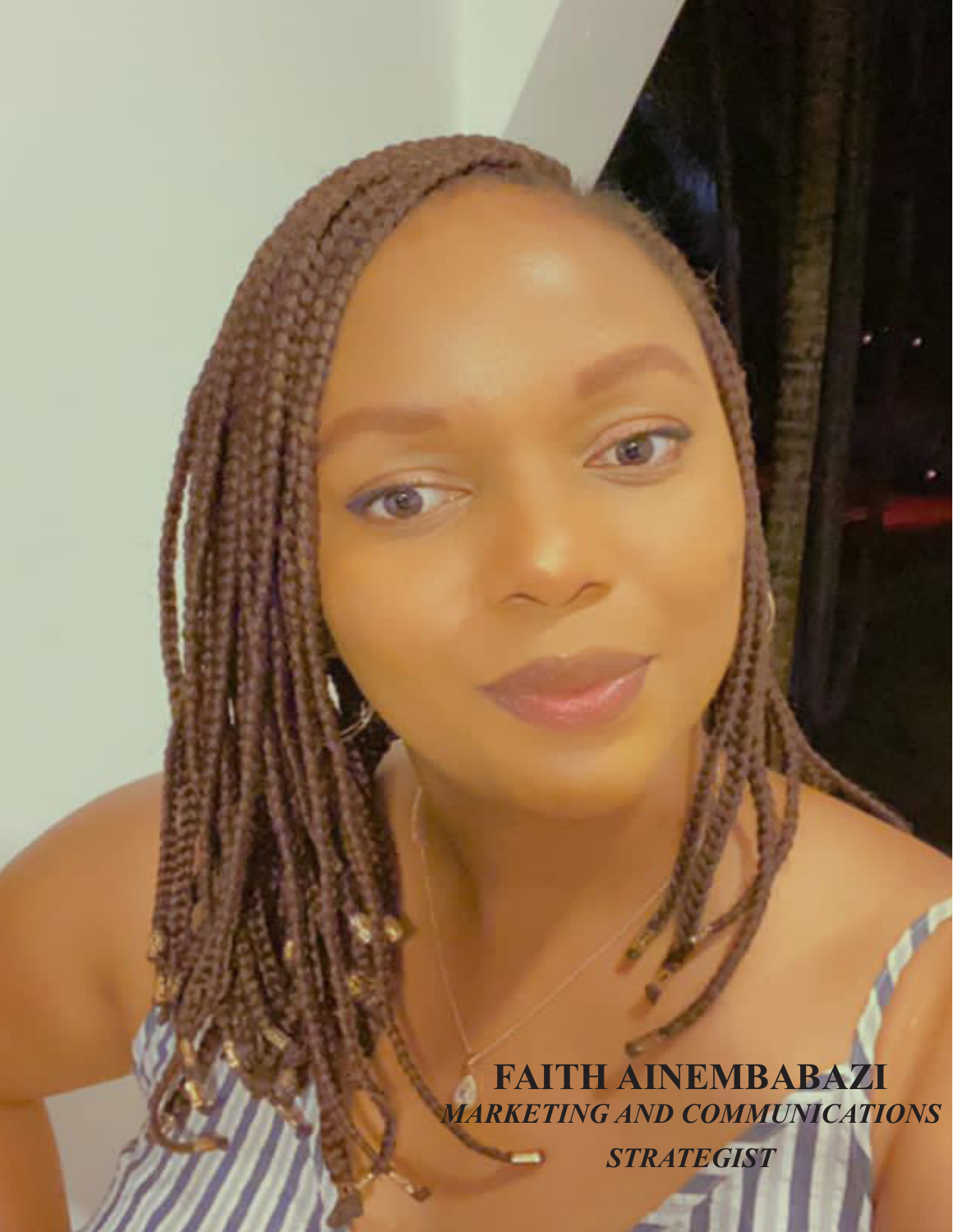#### How has INT transformed me?

Before INT, I was passively living my life and approaching work and personal life with a Hunter paradigm. Having gone through INT, some of the great things I have experienced have been;

I have been introduced to an amazing fraternity of inspired leaders. A few times I have been in a group setting and I'll speak about INT and meet someone else that has taken the course too

I was inspired to start my own business which is something that I have wanted to do for the longest time but always had an excuse for why that time wasn't the right time. INT helped me reconcile the fact that we have all been created for a purpose and I need to work actively to contribute to society in the ways that God has gifted me

What are the key transformations in my area of passion? My area of passion is Governance.

There were very many key transformations for me however a key transformation has been that My perception, interpretation and approach

to the issues that plague governance transformed because whereas before I viewed issues from the "leaves" and "branches" level and not the roots,

What are the impacts of these transformations?

I now take time to study and understand the root causes of problems presented by my clients and I then use God's quality management system to think of self-sustaining solutions.

What is my favourite book? I have two.

The Art of War

• 7 Habits of Highly effective people

What is my favourite INT book?

• Buy The Future

How is my INT project going? I am living it now! I started and now run a boutique management consulting company. I help small and medium-sized businesses set up / create effective business marketing strategies with an outside in approach.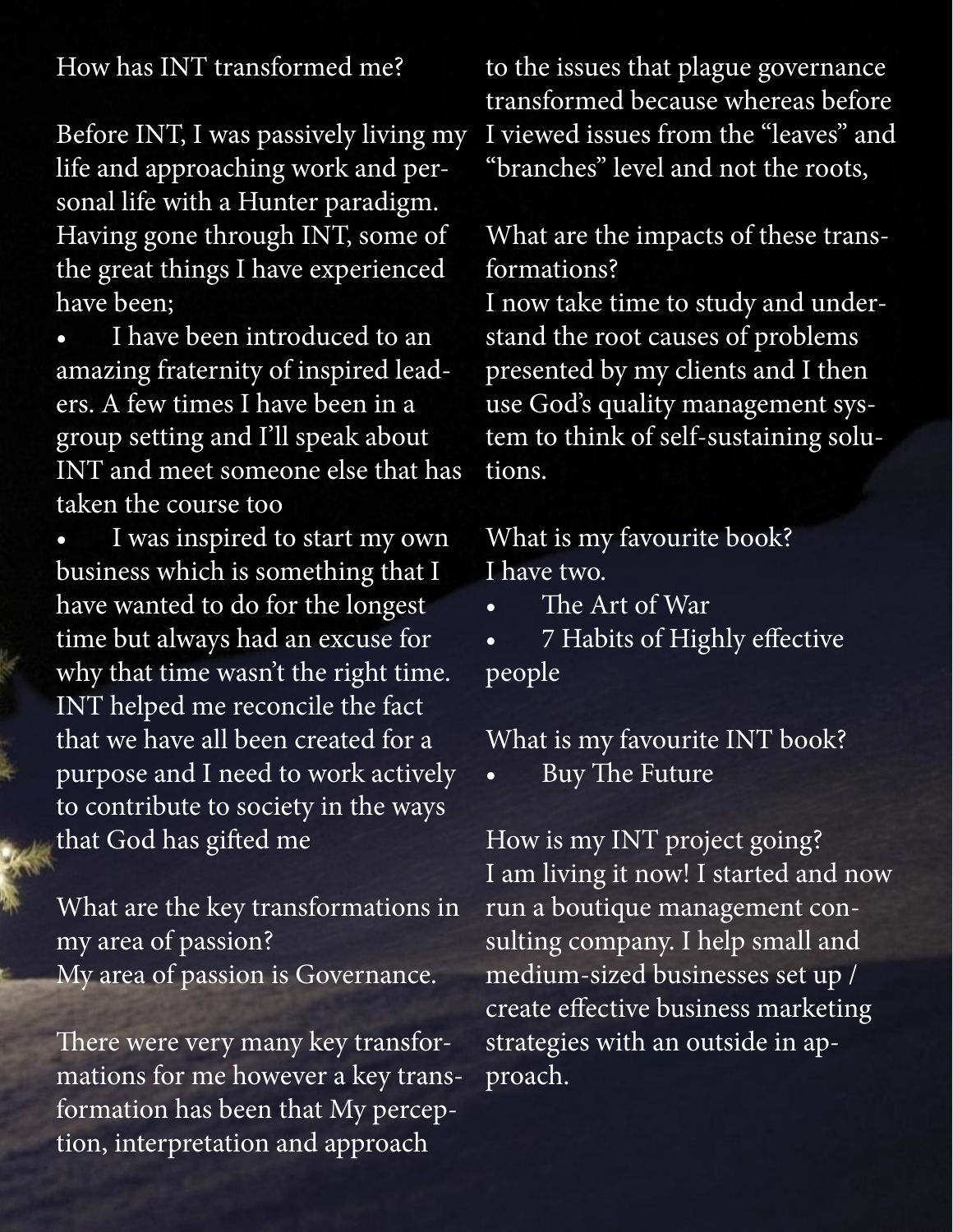## **Becoming an OakSeed**

I was one of those attending a preparatory meeting of Uganda National Prayer Breakfast (NPB) of 2008 convened to decide on the year's main speaker. The Chairperson at the time; Hon. Dr Nsaba Buturo, dropped a rather strange and difficult name to pronounce as someone we should consider – Prof. Vincent Chinedu Anigbogu. When Dr Buturo spoke about Prof. Anigbogu, we were all convinced that he was the right person. The encounter with this man marked the beginning of a journey that would change my life.

On 8th October 2008, Prof. Anigbogu provoked and held the attention of the fully packed audience, spellbound at the Nile Hall of Hotel Africana for an hour, with a powerful presentation and we still wanted more.

It was a well researched presentation which drew a lot from Lee Kuan Yew's, "From Third World to First; The Story Of Singapore". Before this presentation, I had only heard about this voluminous chron-



#### **HON. DR. BENSON OBUA- OGWAL**

icle of the transformation of Singapore under the author, its famous former Prime Minister.

I did not only resolve to buy the book and study it but also to connect with this rare human being with a passion for Africa who had mastered the book as if he co-authored it. That year, I had the rare privilege of being the master of ceremonies of this highly billed annual event which attracts the crème de la crème of Ugandan leaders which His Excellency the President and the First Lady never miss. The event is always telecast live on all major tele-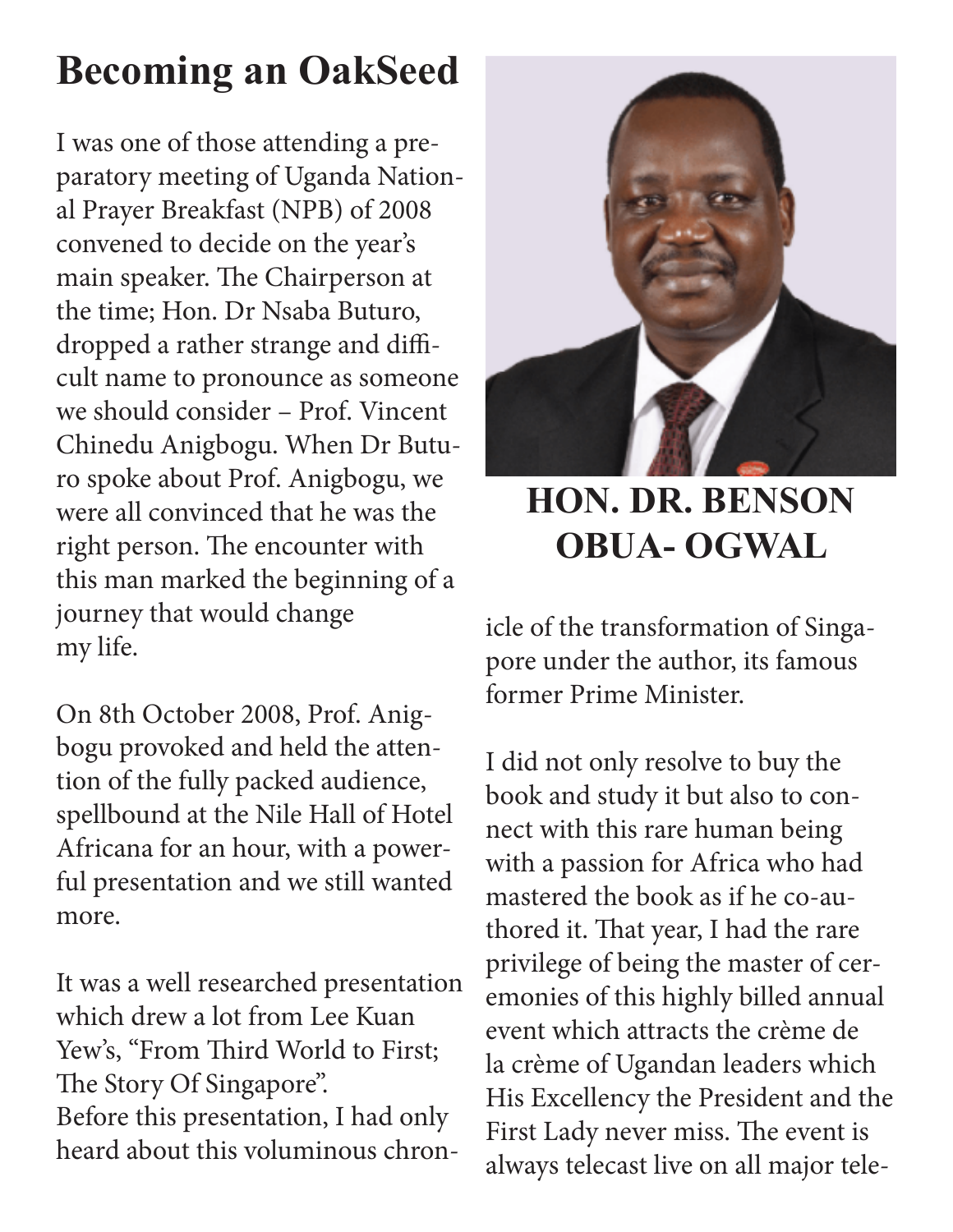vision networks and radios. In his speech, H. E. The President, who was also visibly impressed by Prof. Anigbogu's presentation, requested the NPB organizers to invite Prof. Anigbogu to speak at the NPB again the following year. Like most of us, he realised that the speaker had a lot of very good material of which he did not have enough time to exhaust. That was sweet music to my ears, and to many.

I soon learnt that the Professor was actually introducing INT in Uganda the following day at Imperial Royale Hotel. I was very excited and purposed to attend. I enrolled in the very first class, and that marked the turning point of my leadership journey in ways I cannot easily describe! INT has run 26 classes since then, and I have been one of the faculty members from the time Prof. Anigbogu charged selected Alumni with the responsibility to taking over the teaching of the course that was about seven years ago.

From the feedback that we get from the Secretariat and the testimonies we hear from alumni, I believe that INT has impacted very many lives

and I am very proud to be part of the journey. Personally, my outlook on Leadership has changed from the inspiration that came because of Prof. Anigbogu and INT. Today i am a certified coach, speaker and teacher and a proud OakSeed, (as those who have undergone the Oak-Seed Executive Leadership course are referred to.) I would like to wish all Oakseeds happy 10th Anniversary celebrations of the INT-Uganda.